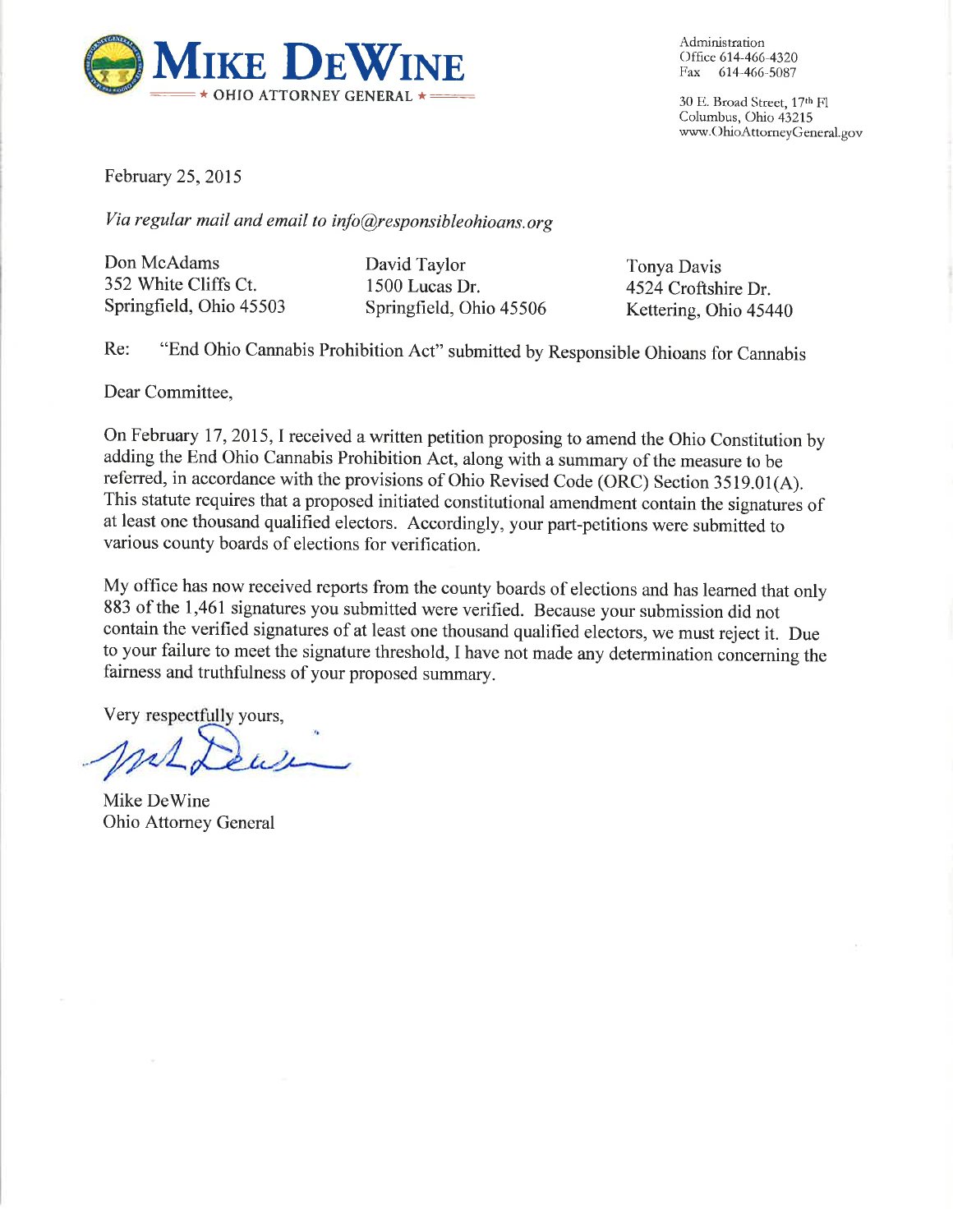| <b>Signatures by County</b>                |                       |                            |                                     |  |  |  |  |
|--------------------------------------------|-----------------------|----------------------------|-------------------------------------|--|--|--|--|
| <b>End Ohio Cannabis Prohibition</b>       |                       |                            |                                     |  |  |  |  |
| <b>County</b>                              | <b>Part Petitions</b> | Valid<br><b>Signatures</b> | <b>Invalid</b><br><b>Signatures</b> |  |  |  |  |
| Allen County Board of Elections            | $\overline{2}$        | 1                          | 2                                   |  |  |  |  |
| Ashland County Board of Elections          | 1                     | 3                          | $\overline{2}$                      |  |  |  |  |
| Athens County Board of Elections           | $\boldsymbol{2}$      | $\overline{2}$             | 6                                   |  |  |  |  |
| <b>Butler County Board of Elections</b>    | 5                     | 37                         | 35                                  |  |  |  |  |
| Champaign County Board of Elections        | $\overline{2}$        | 16                         | 6                                   |  |  |  |  |
| <b>Clark County Board of Elections</b>     | $\overline{2}$        | 50                         | 29                                  |  |  |  |  |
| <b>Clermont County Board of Elections</b>  | 3                     | 11                         | $\overline{7}$                      |  |  |  |  |
| <b>Clinton County Board of Elections</b>   | 1                     | $\overline{2}$             | 0                                   |  |  |  |  |
| <b>Crawford County Board of Elections</b>  | 1                     | 3                          | 1                                   |  |  |  |  |
| Cuyahoga County Board of Elections         | 3                     | 17                         | 10                                  |  |  |  |  |
| Delaware County Board of Elections         | $\overline{2}$        | 8                          | 5                                   |  |  |  |  |
| <b>Fairfield County Board of Elections</b> | $\overline{2}$        | 10                         | 6                                   |  |  |  |  |
| Franklin County Board of Elections         | 6                     | 187                        | 93                                  |  |  |  |  |
| Gallia County Board of Elections           | 1                     | 0                          | 1                                   |  |  |  |  |
| <b>Greene County Board of Elections</b>    | 4                     | 90                         | 43                                  |  |  |  |  |
| <b>Guernsey County Board of Elections</b>  | 1                     | 4                          | 1                                   |  |  |  |  |
| Hamilton County Board of Elections         | 5                     | 79                         | 85                                  |  |  |  |  |
| Hancock County Board of Elections          | 1                     | 1                          | $\overline{2}$                      |  |  |  |  |
| Knox County Board of Elections             | 1                     | 3                          | $\overline{2}$                      |  |  |  |  |
| <b>Licking County Board of Elections</b>   | 1                     | 8                          | 6                                   |  |  |  |  |
| Logan County Board of Elections            | $\overline{2}$        | 9                          | 1                                   |  |  |  |  |
| Lorain County Board of Elections           | 1                     | $\overline{2}$             | 3                                   |  |  |  |  |
| Lucas County Board of Elections            | 1                     | 4                          | 3                                   |  |  |  |  |
| Madison County Board of Elections          | 1                     | 5                          | 0                                   |  |  |  |  |
| Mahoning County Board of Elections         | 5                     | 152                        | 66                                  |  |  |  |  |
| Medina County Board of Elections           | 1                     | 3                          | $\overline{2}$                      |  |  |  |  |
| Meigs County Board of Elections            | 1                     | 0                          | 1                                   |  |  |  |  |
| Mercer County Board of Elections           | 1                     | 1                          | $\overline{0}$                      |  |  |  |  |
| Miami County Board of Elections            | 1                     | 12                         | 8                                   |  |  |  |  |
| Montgomery County Board of Elections       | 5                     | 100                        | 116                                 |  |  |  |  |
| Morrow County Board of Elections           | 1                     | $\overline{2}$             | 1                                   |  |  |  |  |
| Muskingum County Board of Elections        | 1                     | 1                          | 0                                   |  |  |  |  |
| Pickaway County Board of Elections         | 1                     | 1                          | 0                                   |  |  |  |  |
| Portage County Board of Elections          | $\mathbf{1}$          | 5                          | 1                                   |  |  |  |  |
| Preble County Board of Elections           | 1                     | 1                          | $\mathbf{1}$                        |  |  |  |  |
| <b>Richland County Board of Elections</b>  | $\mathbf{1}$          | $\overline{2}$             | $\overline{4}$                      |  |  |  |  |
| Ross County Board of Elections             | $\overline{2}$        | $\overline{2}$             | $\mathbf{1}$                        |  |  |  |  |
| Shelby County Board of Elections           | $\overline{2}$        | 3                          | 3                                   |  |  |  |  |
| <b>Stark County Board of Elections</b>     | 1                     | 9                          | $\overline{3}$                      |  |  |  |  |
| Summit County Board of Elections           | $\mathbf{1}$          | $\overline{2}$             | 1                                   |  |  |  |  |

Г